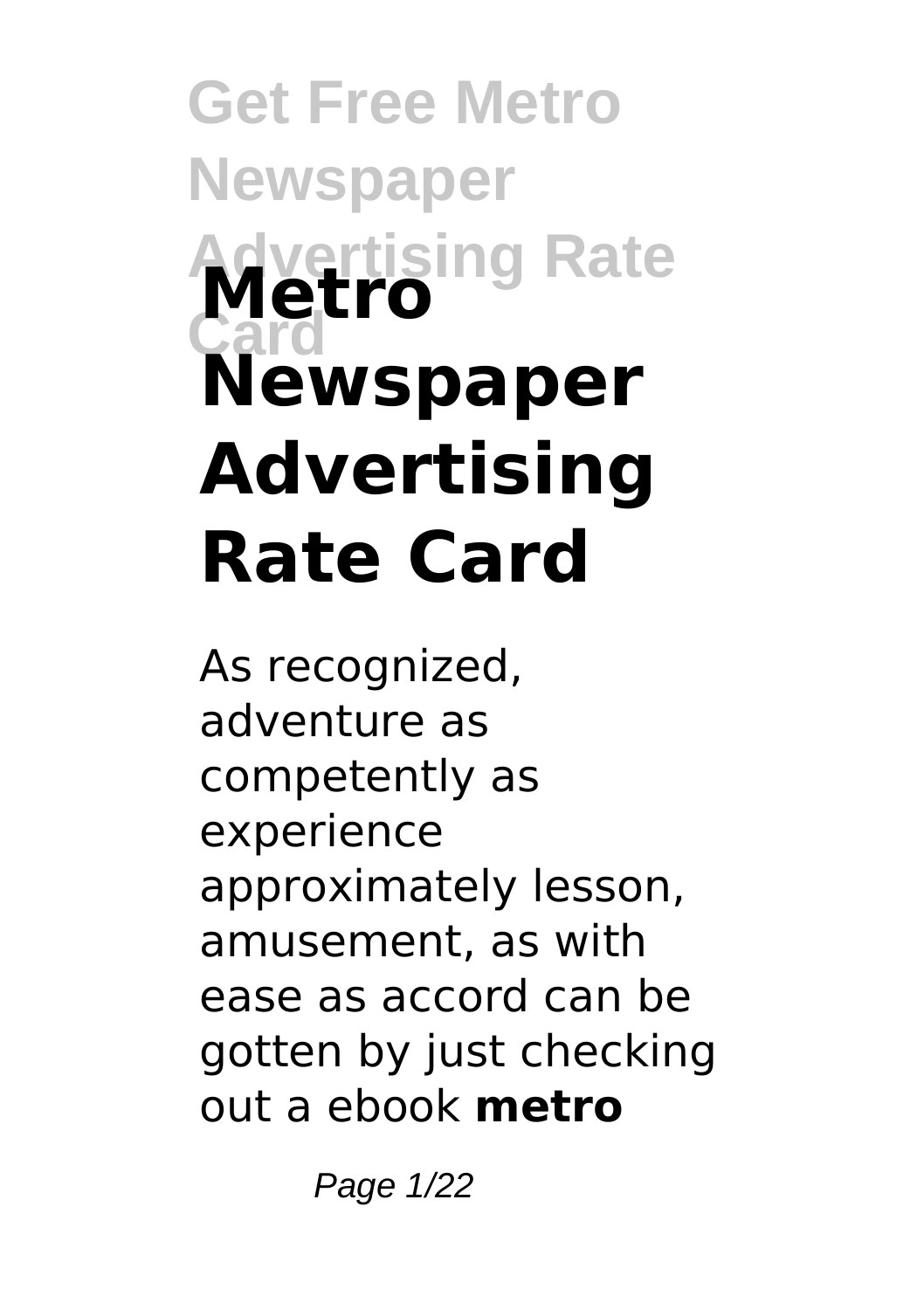**Get Free Metro Newspaper Advertising Rate newspaper Card advertising rate card** as a consequence it is not directly done, you could understand even more on the order of this life, on the subject of the world.

We give you this proper as capably as simple artifice to get those all. We find the money for metro newspaper advertising rate card and numerous books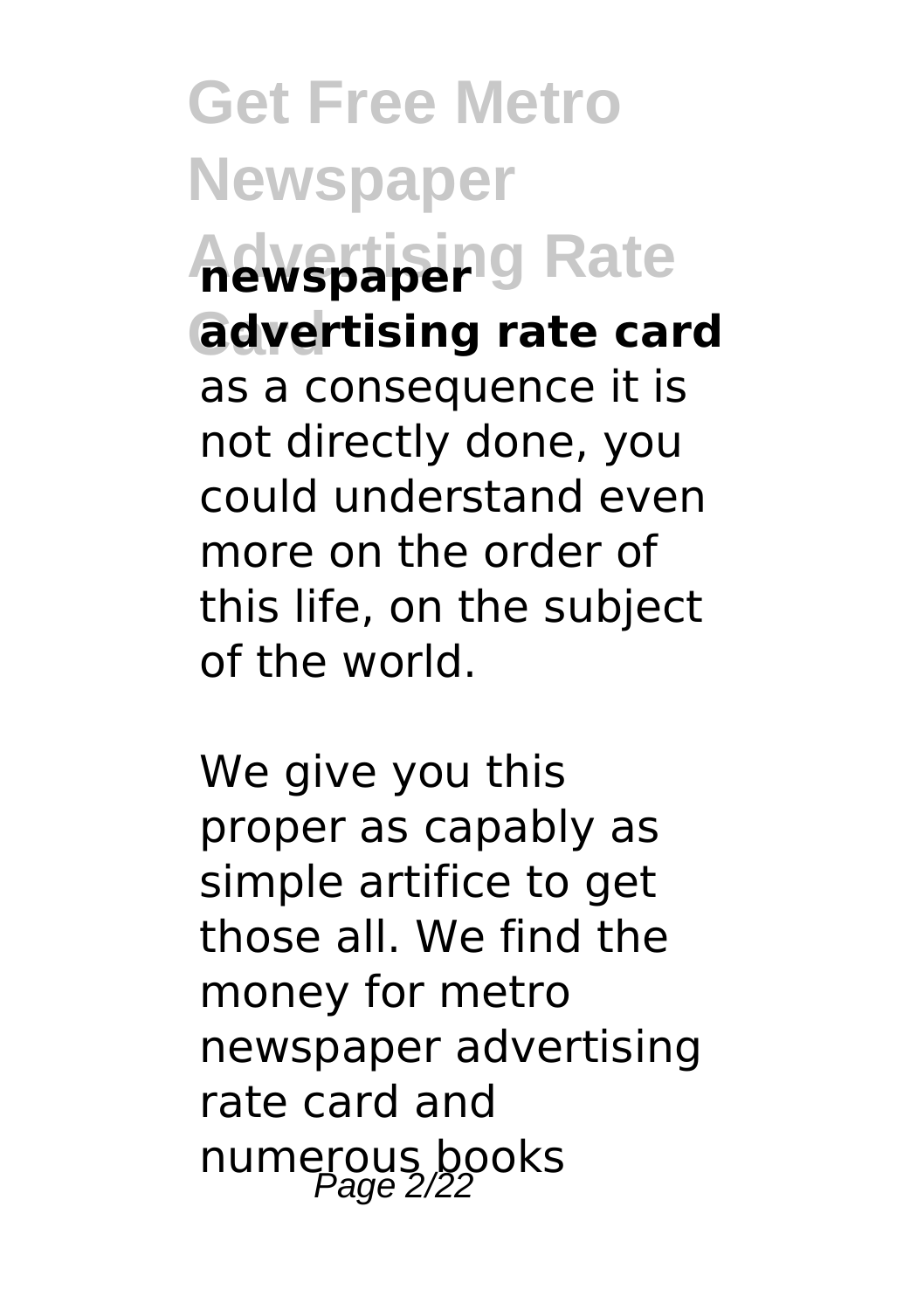**Get Free Metro Newspaper Advertising Rate** collections from fictions to scientific research in any way. in the midst of them is this metro newspaper advertising rate card that can be your partner.

Open Library is a free Kindle book downloading and lending service that has well over 1 million eBook titles available. They seem to specialize in classic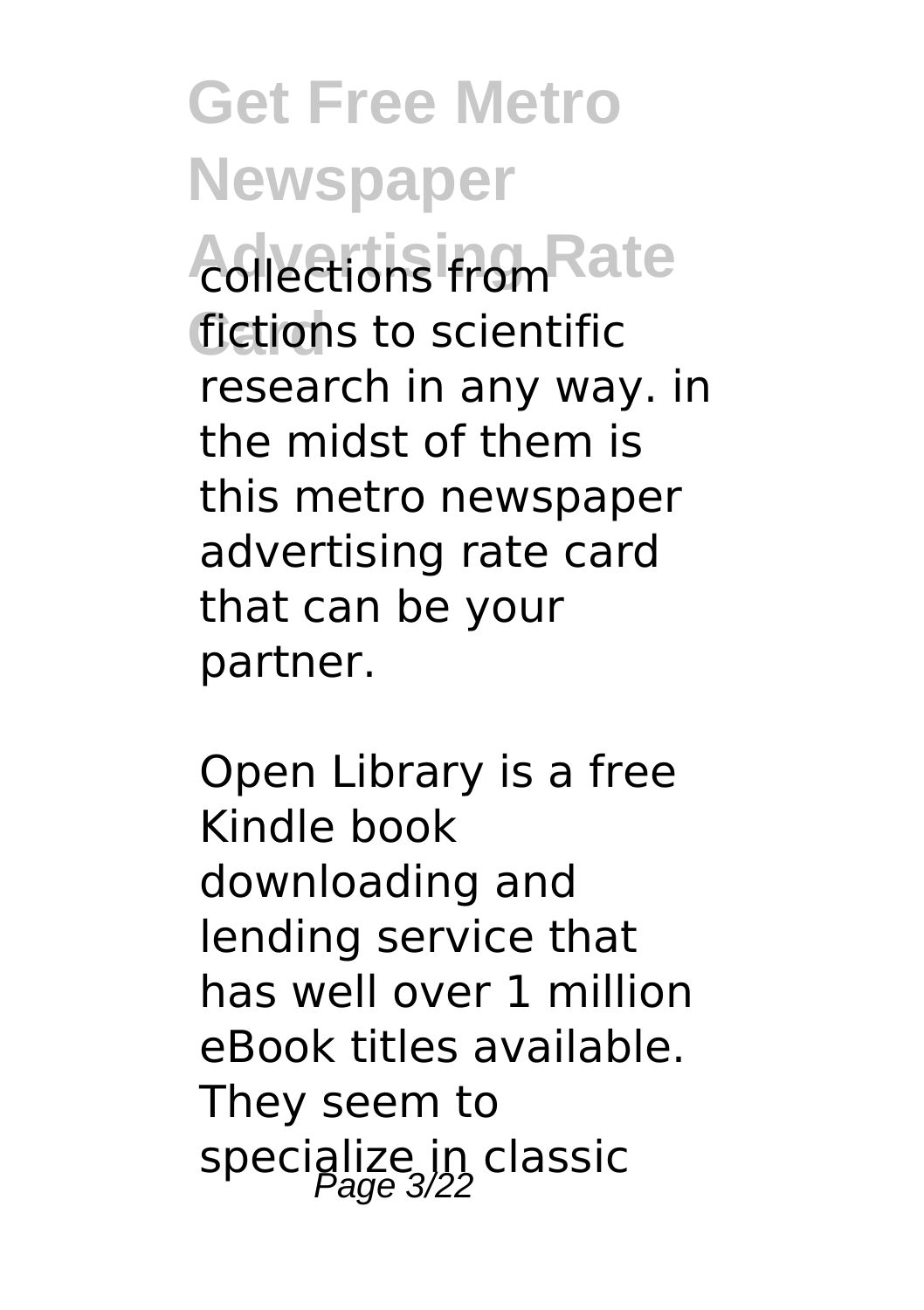**Get Free Metro Newspaper Advertising Rate** literature and you can **Card** search by keyword or browse by subjects, authors, and genre.

#### **Metro Newspaper Advertising Rate Card**

Advertising rates and specifications for Daily Mail, the Mail on Sunday, MailOnline, Metro newspaper, Metro.co.uk, i newspaper and inews.co.uk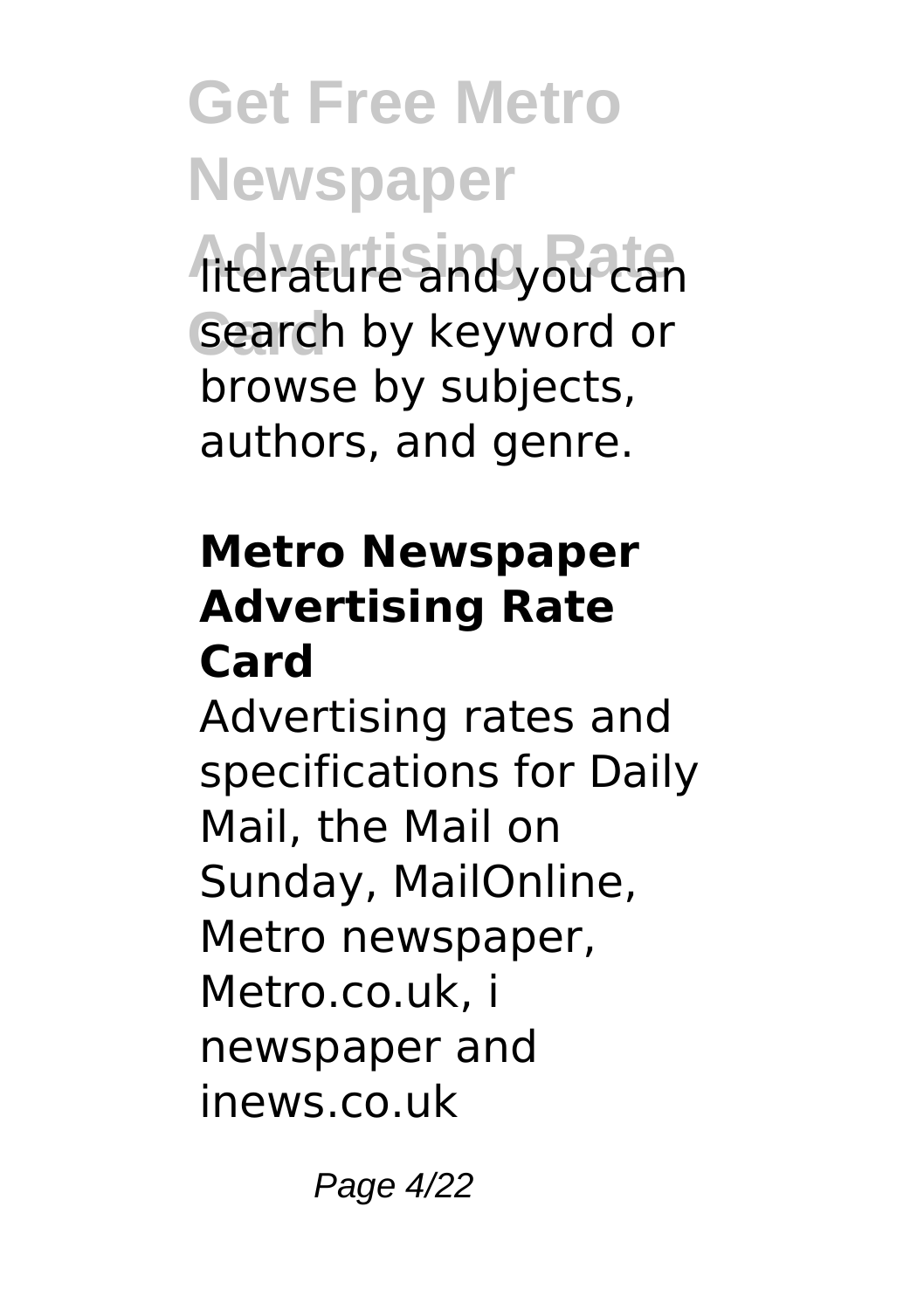**Get Free Metro Newspaper Advertising Rate Advertising Rates & Card Specifications - Mail Metro Media** 750,000+. \$0.42.  $750.000 \text{ cards} =$ \$315,000. 1,000,000+. \$0.36. 1,000,000 cards  $=$  \$360,000. All rates are based on 4-color advertising on both the front and the back of the MetroCard. No discounts for non-profit commercial organizations. We do not print in quantities below 50,000 cards.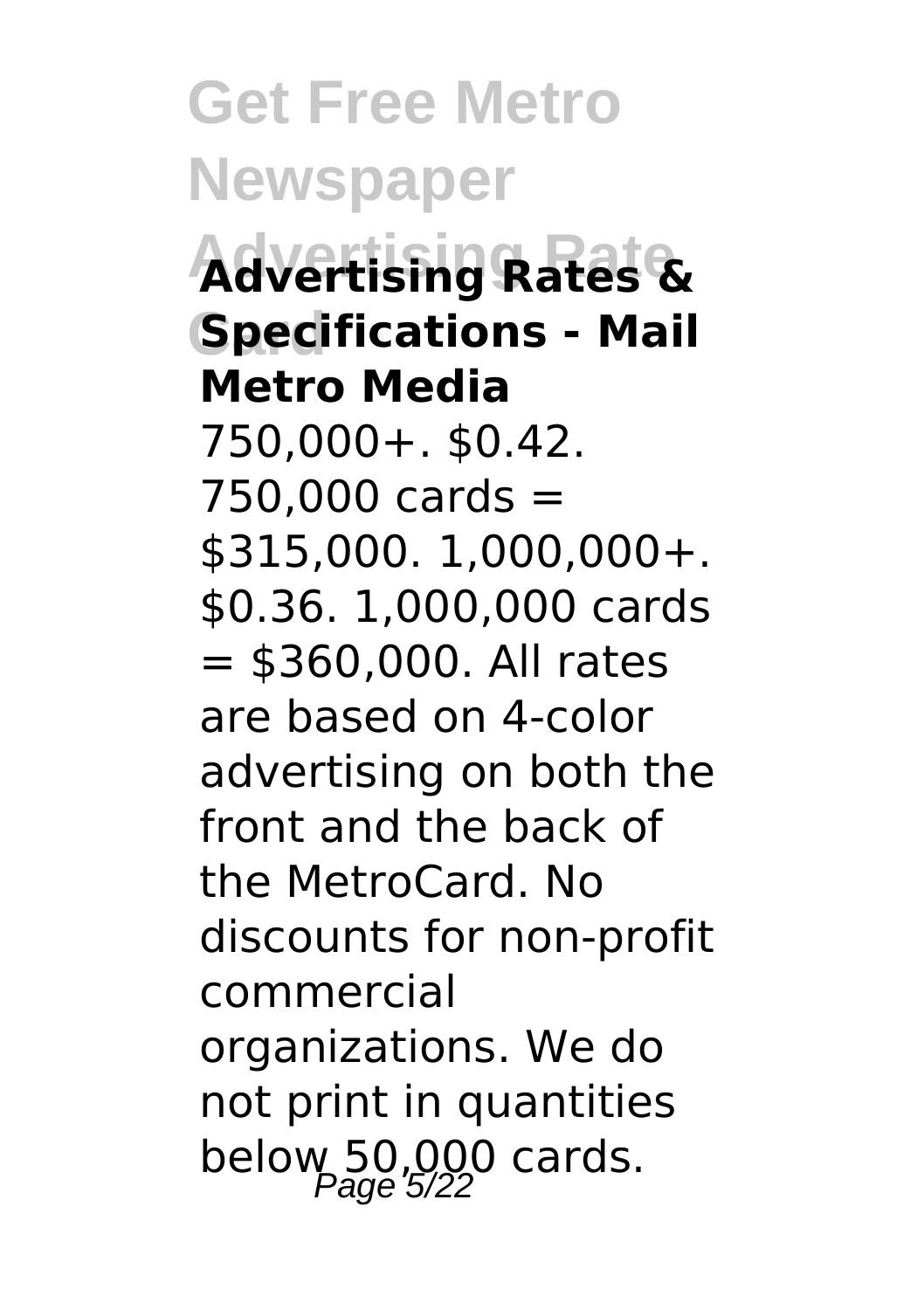# **Get Free Metro Newspaper Advertising Rate**

#### **Card mta.info | Advertise on MetroCard**

contact. Ed Abrams AMNY-Metro Publisher 212-457-7735. Susan Peiffer Metro Philadelphia Publisher 215-680-8484. New York. One Metrotech CTR N 3rd Floor – Schneps Media

**advertise with metromedia download media kit** Review of Advertising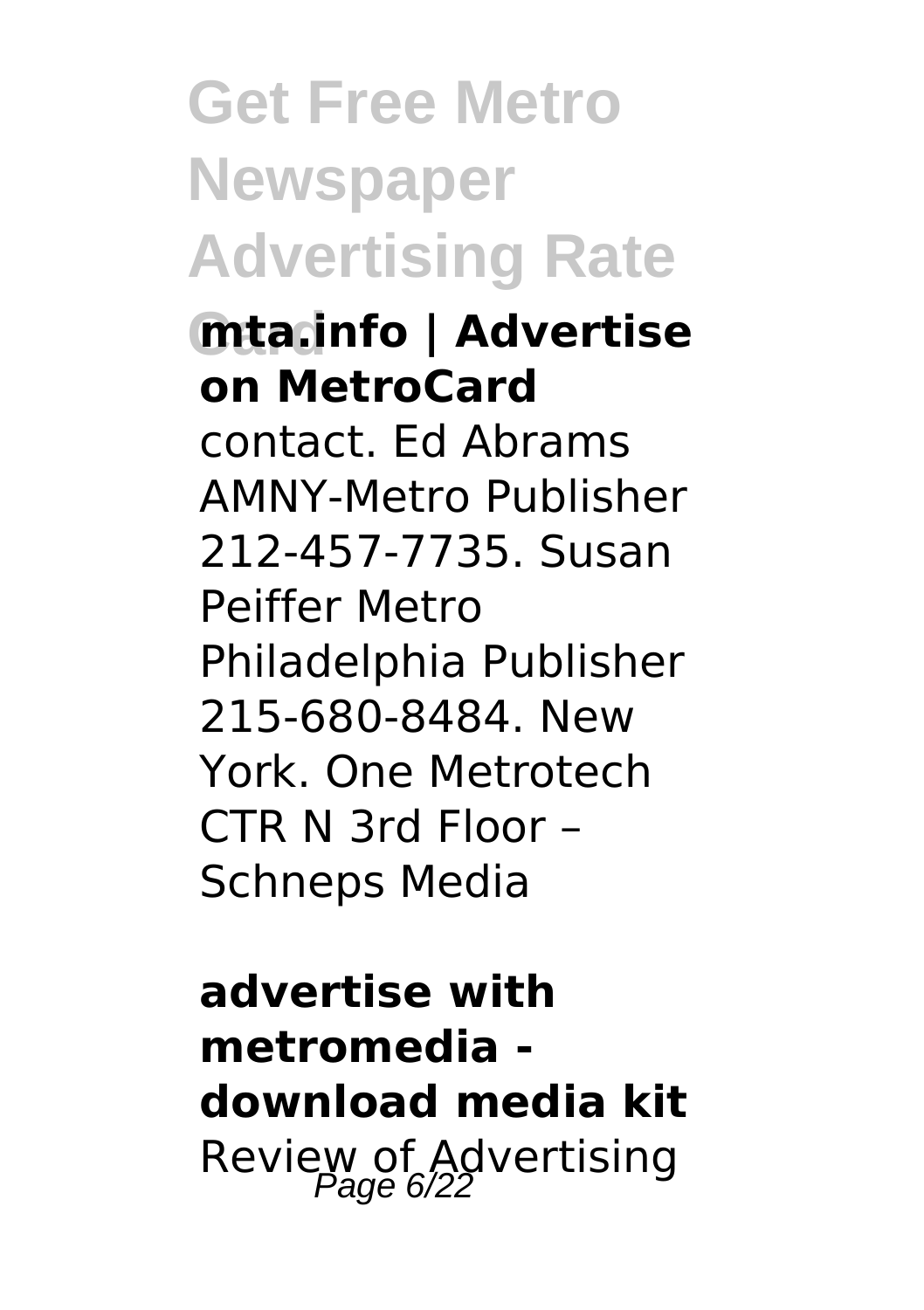**Get Free Metro Newspaper** on Metro News, they have a Rate Card Cost and Pricing Models of CPM Great at targeting and inventory is accessible in programmatic ad exchanges. Will use them again whenever I am looking for a Managed Service and Self-Service solution of Web Publisher.

**Metro News Advertising Mediakits, Reviews,**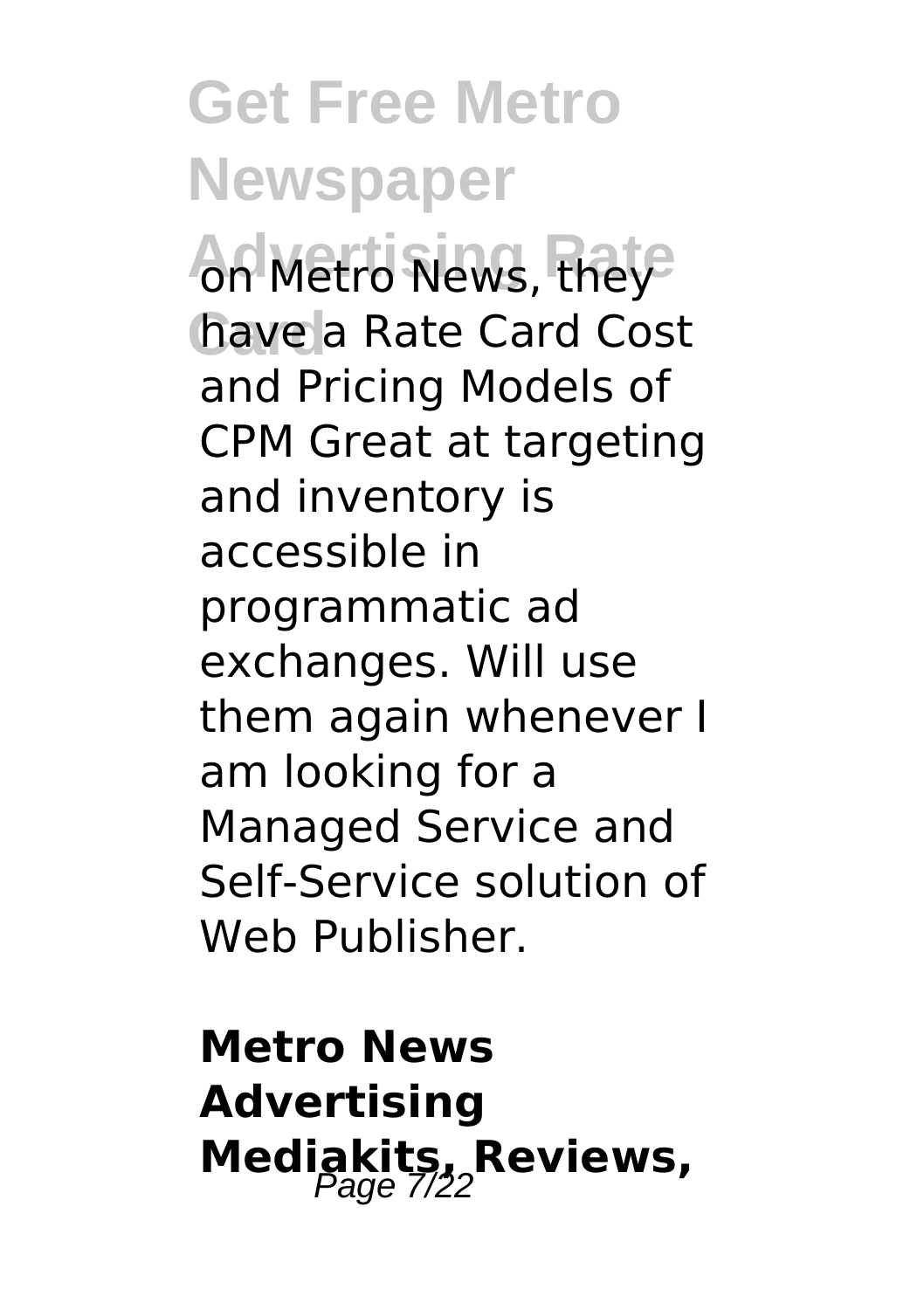**Get Free Metro Newspaper Advagtising Rate** The daily newspaper has approximately 307,000 readers. It is owned by Metro International. Cost of Metro New York Advertising. The estimated ad rate for the newspaper is \$259.00. Note: advertising rate estimates are typically for a column inch of black and white advertising space. Seasonal factors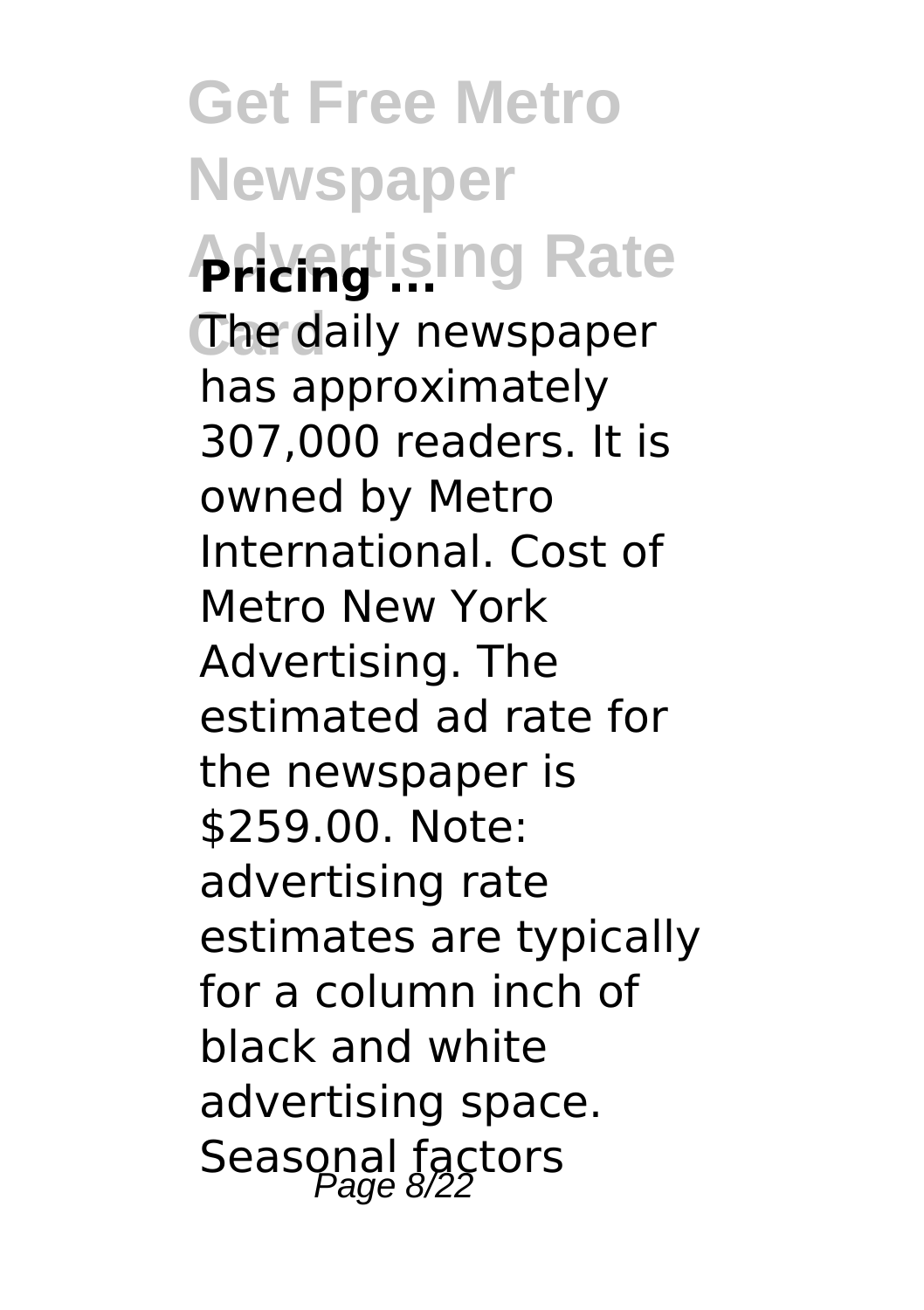### **Get Free Metro Newspaper Anould also be Rate Card** considered.

#### **Metro New York - NY - Newspaper Advertising Costs**

The New York Times rate cards offer different charges for different types of content. Presumably this offers a way to improve ad relevancy. Here were the 2013 rates for half page ads (63 contract column inches), in black and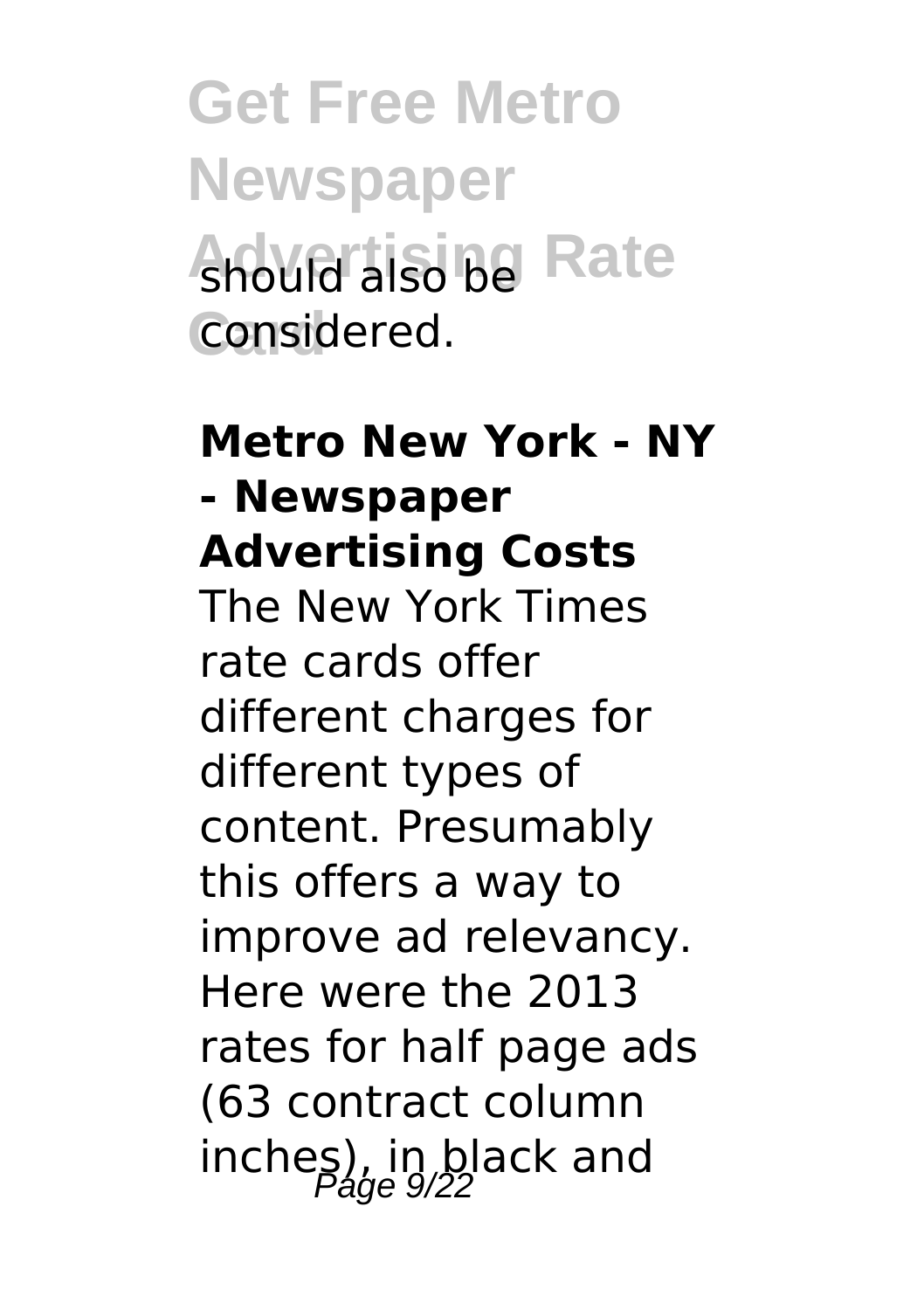**Get Free Metro Newspaper Advertising Rate** white, run-of-the-paper **Card** (can be placed anywhere), with New York regional distribution (if applicable):

#### **New York Times Advertising Rates and Where to Place Ads ...**

Access key advertising information for the Metro newspaper including NRS PADD readership, ABC circulation and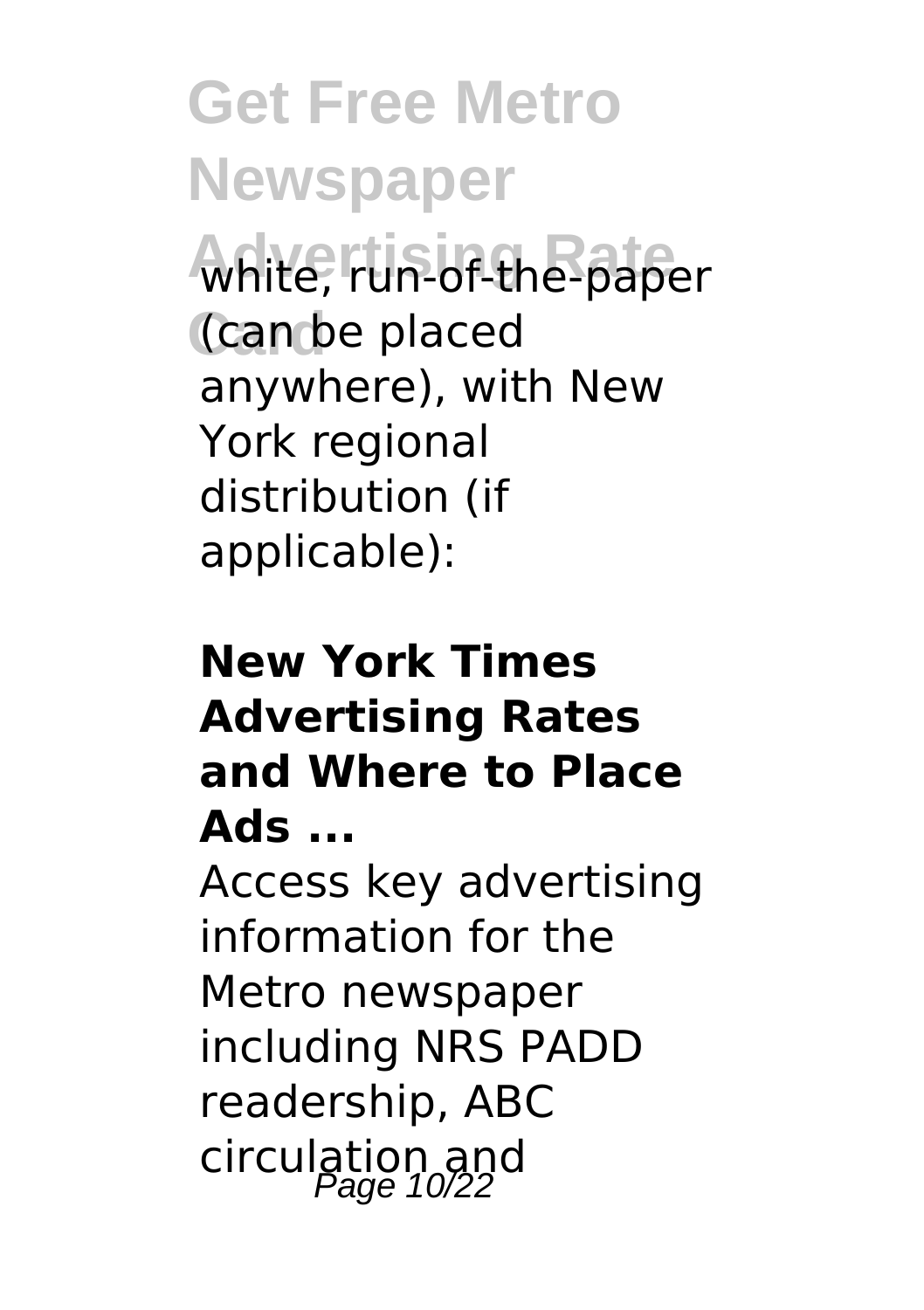**Get Free Metro Newspaper Advertising Rate** comScore online & mobile visitors - click for more Metro readership, circulation, rate card and facts

#### **Metro readership, circulation, rate card and facts**

In our example, this business card size ad in our diagram is 3 columns by 2 inches (6 total column inches). If the newspaper's columns measure 1  $3/8$ " then we can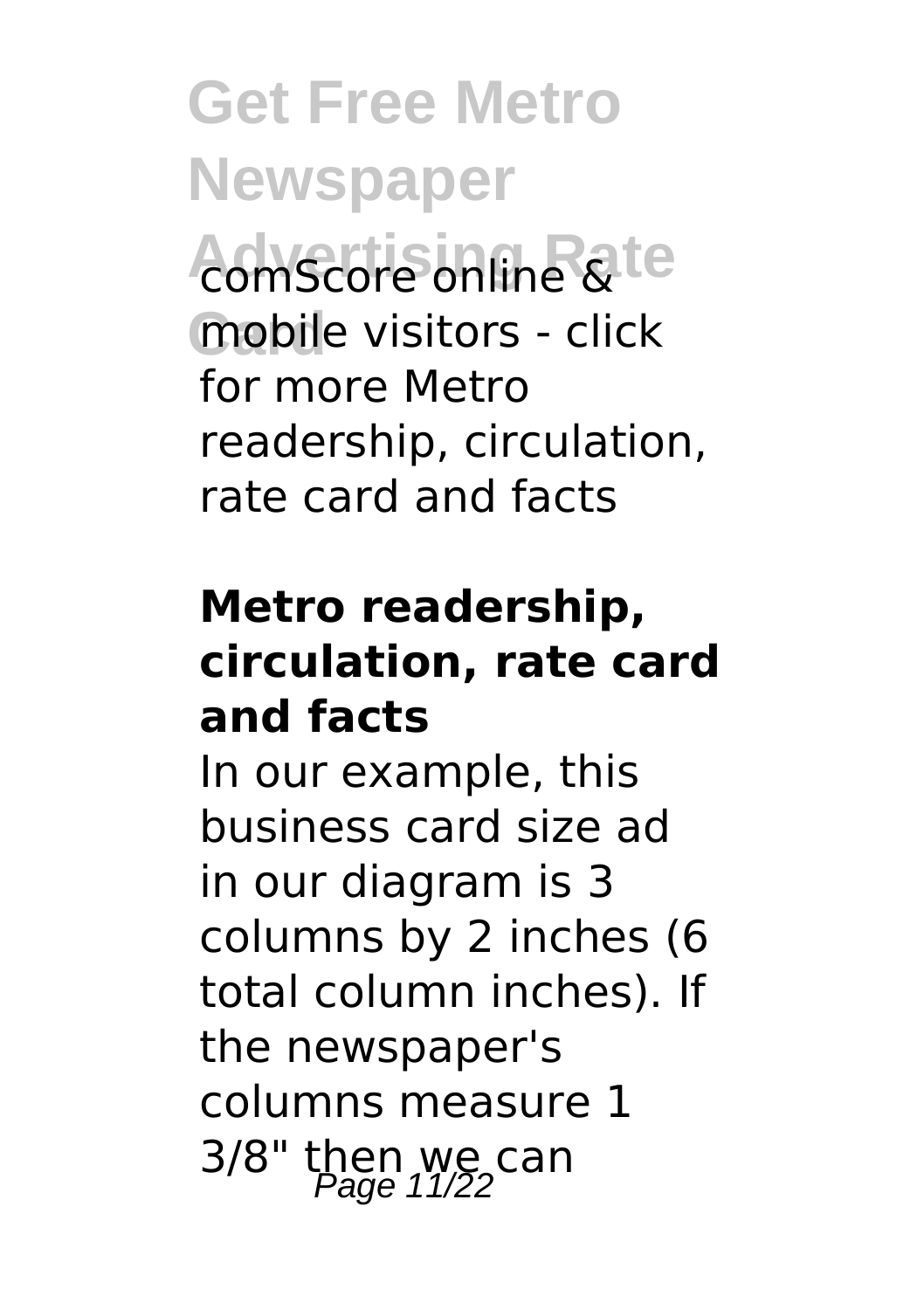**Get Free Metro Newspaper Advertising Rate** assume this ad is 3 **Card** 3/8" wide by 2" deep. The open rate is \$8.00 per column inch, which is 6 column inches x \$8.00 for an ad total of \$48.

# **Understanding Advertising Rate Cards** 1 RATE CARD 2018 Contents 1. Digital

Rates 2. Newspaper Rates 3. Local Titles Insert Rates 4. Magazine Rates 5.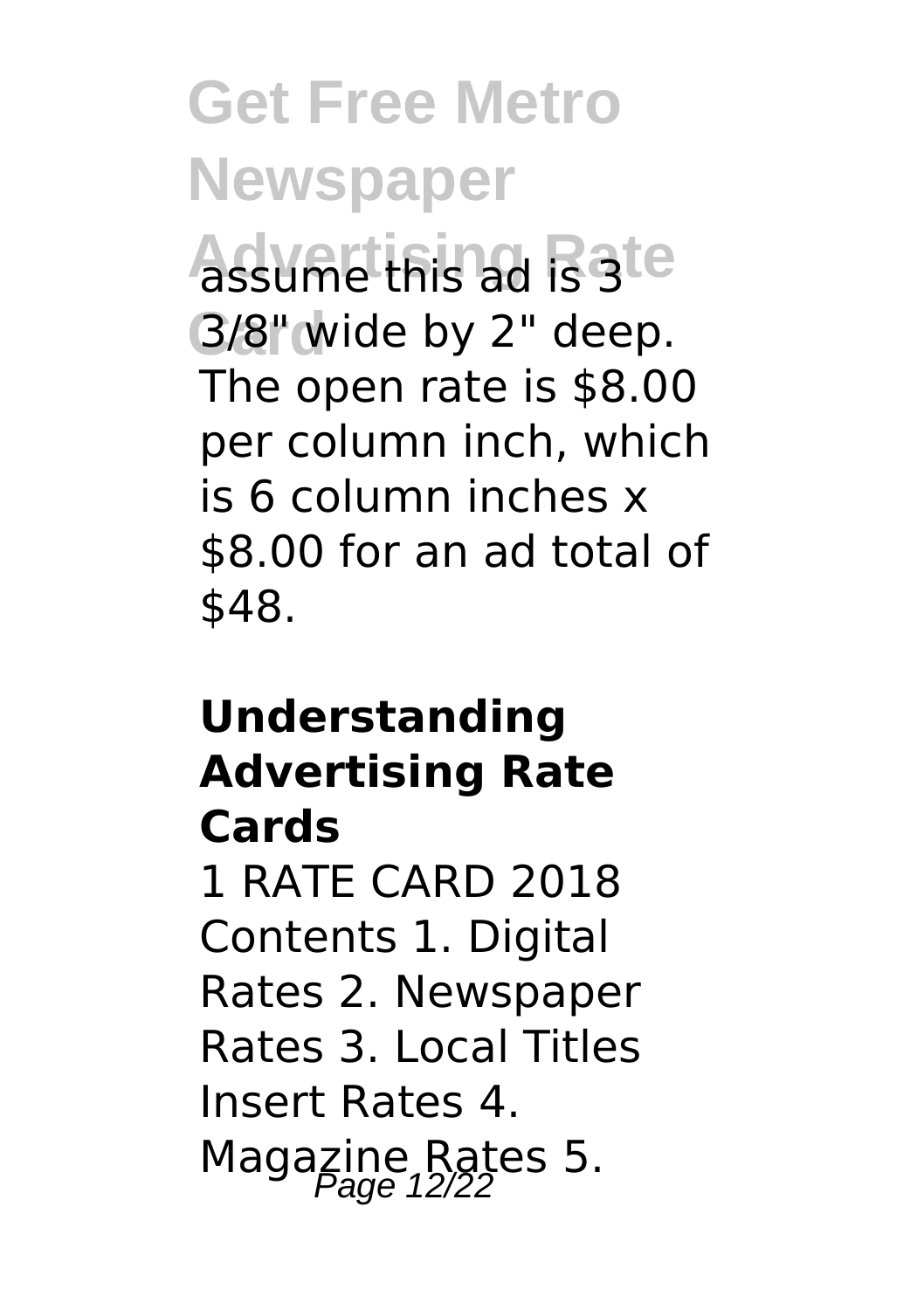**Get Free Metro Newspaper Material & Insert ate Card** Deadlines 6. Column Sizes

#### **RATE CARD 2018 Contents**

Whatever you're advertising we can help... This website has been designed to help advertisers place their advertisement in Metro, i, Evening Standard, Daily Mail and the Mail on Sunday newspapers as well as their affiliated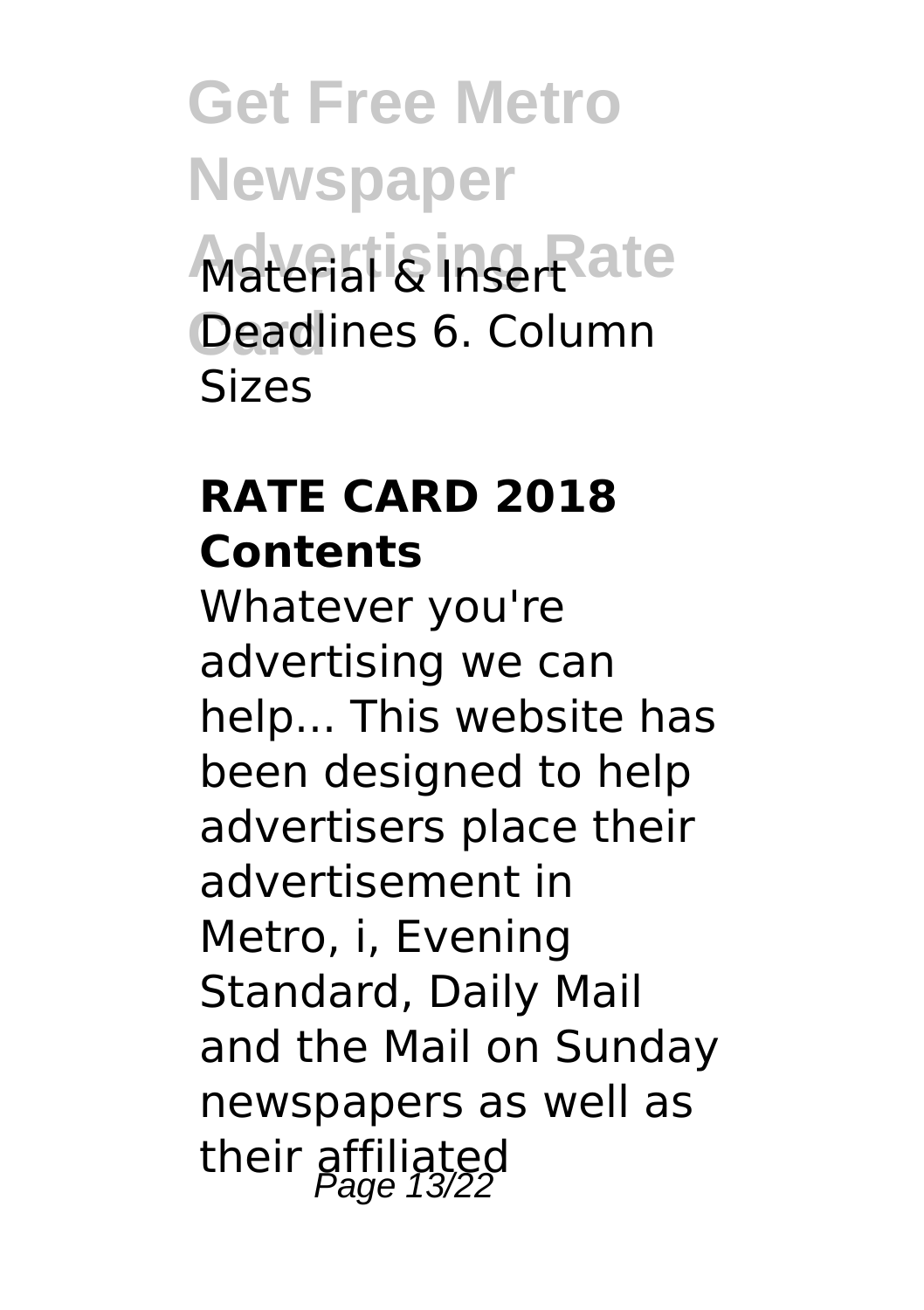**Get Free Metro Newspaper Advertising Rate** magazines, YOU, Event **Card** and Weekend.Along with Print media, we offer diverse websites and Digital platforms, namely: mailonline, metro.co.uk, inews.co.uk, thisismoney ...

**How to Advertise | Mail Metro Media & Evening Standard ...** Metro FM rate cardreach your target on Radio Advertising all audience across South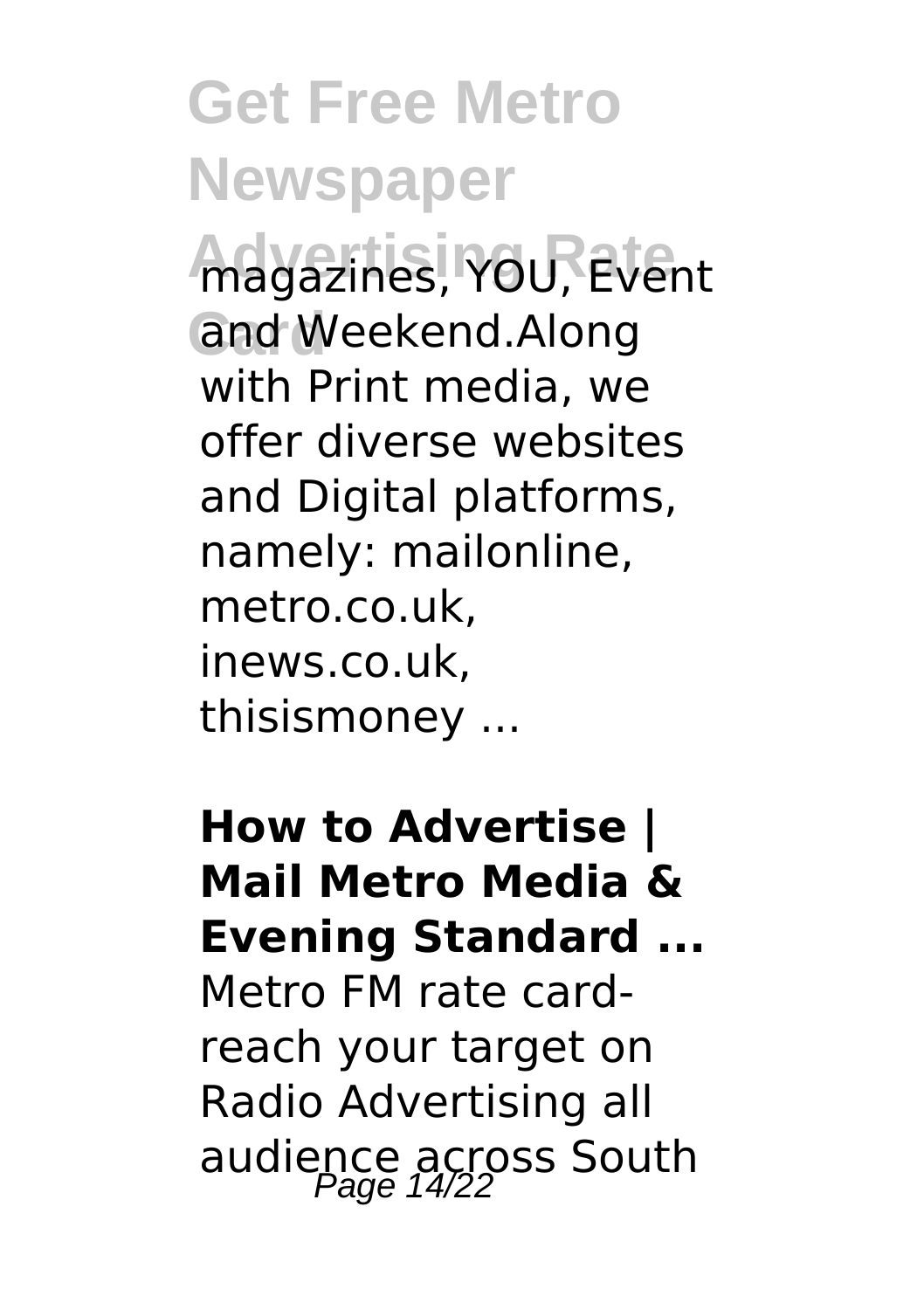**Get Free Metro Newspaper** Africa To Advertise on **Card** Metro FM , call us today +27 (0)87 943 9393. Newspapers **Magazines** 

#### **Advertise on Metro FM – Advertising Rates - PlaceMyAd**

Newspaper adverts ads rates for publications in New York, New York. Home. Get Started ... Business Advertising > Newspaper Advertising > Newspaper Advertising Costs >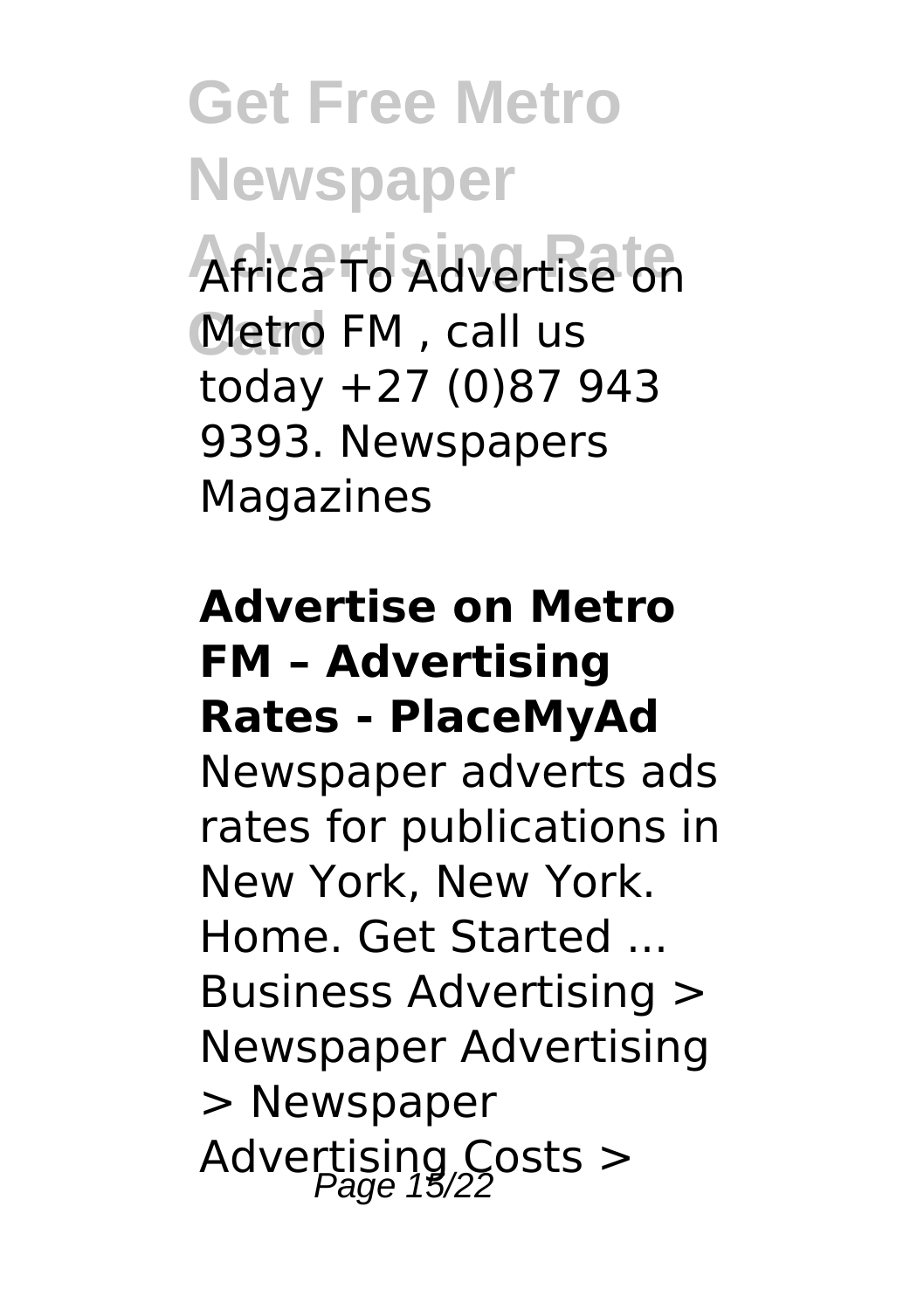**Get Free Metro Newspaper Advertising Rate** Newspaper Advertising **Card** in New York > New York Newspaper Ad Rates Cost of Newspaper Advertising in New York, NY : Ask me a question ... Metro New York. New York, NY. \$259.00. Mi ...

**Cost of Newspaper Advertising in New York, NY** 3.4 All gross newspaper advertisement rates (except Classified  $P_{\text{a}ae}$  16/22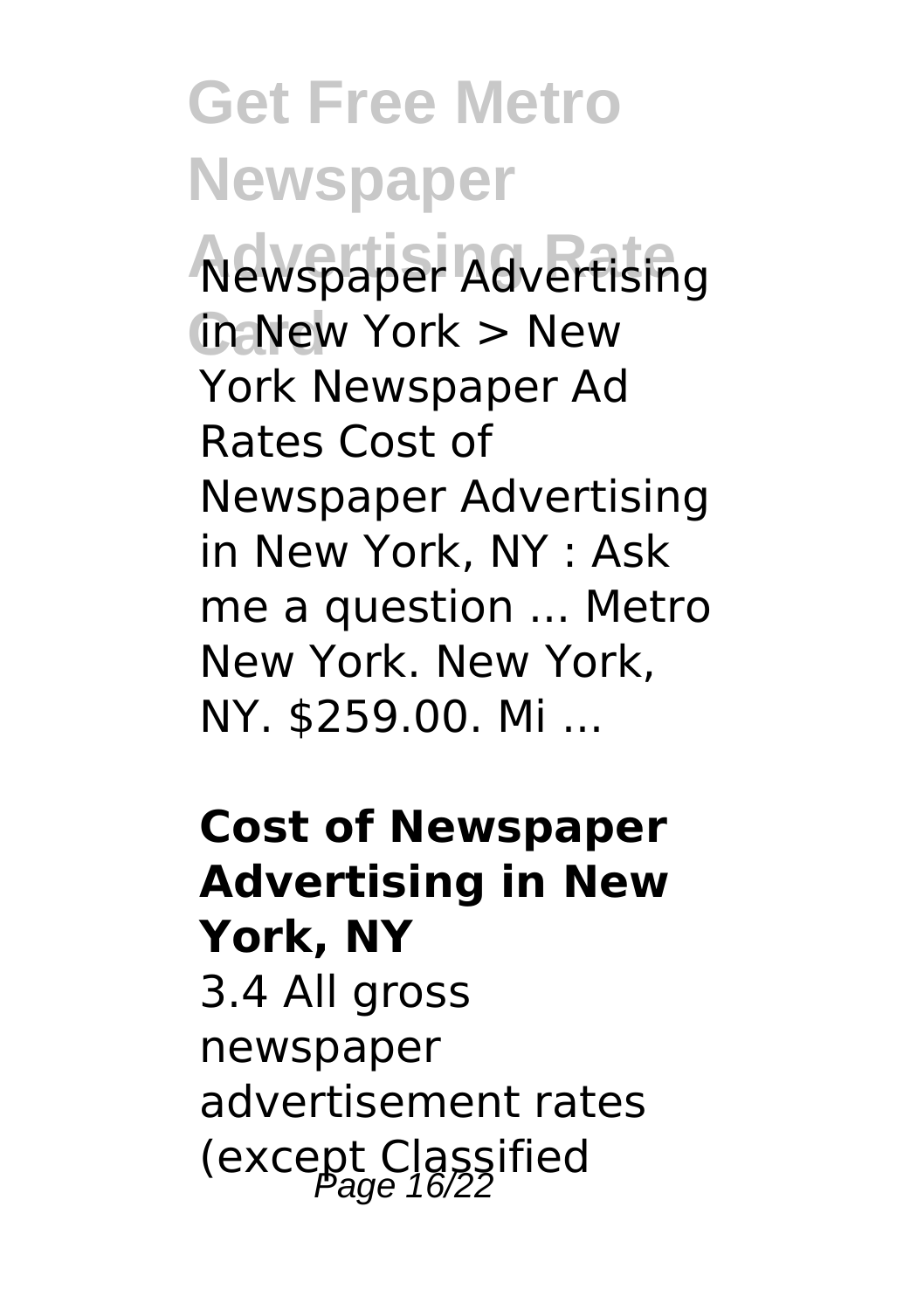**Get Free Metro Newspaper Advertising Rate** lineage and semi-**Card** display) are subject to a 0.1per cent Advertising Standards Board of Finance surcharge, payable by the advertisers ...

#### **Metro Advertising Terms | Metro News**

Mail Metro Media is the advertising home of Daily Mail, MailOnline, The Mail on Sunday, Metro, Metro.co.uk, i newspaper and inews.co.uk. Offering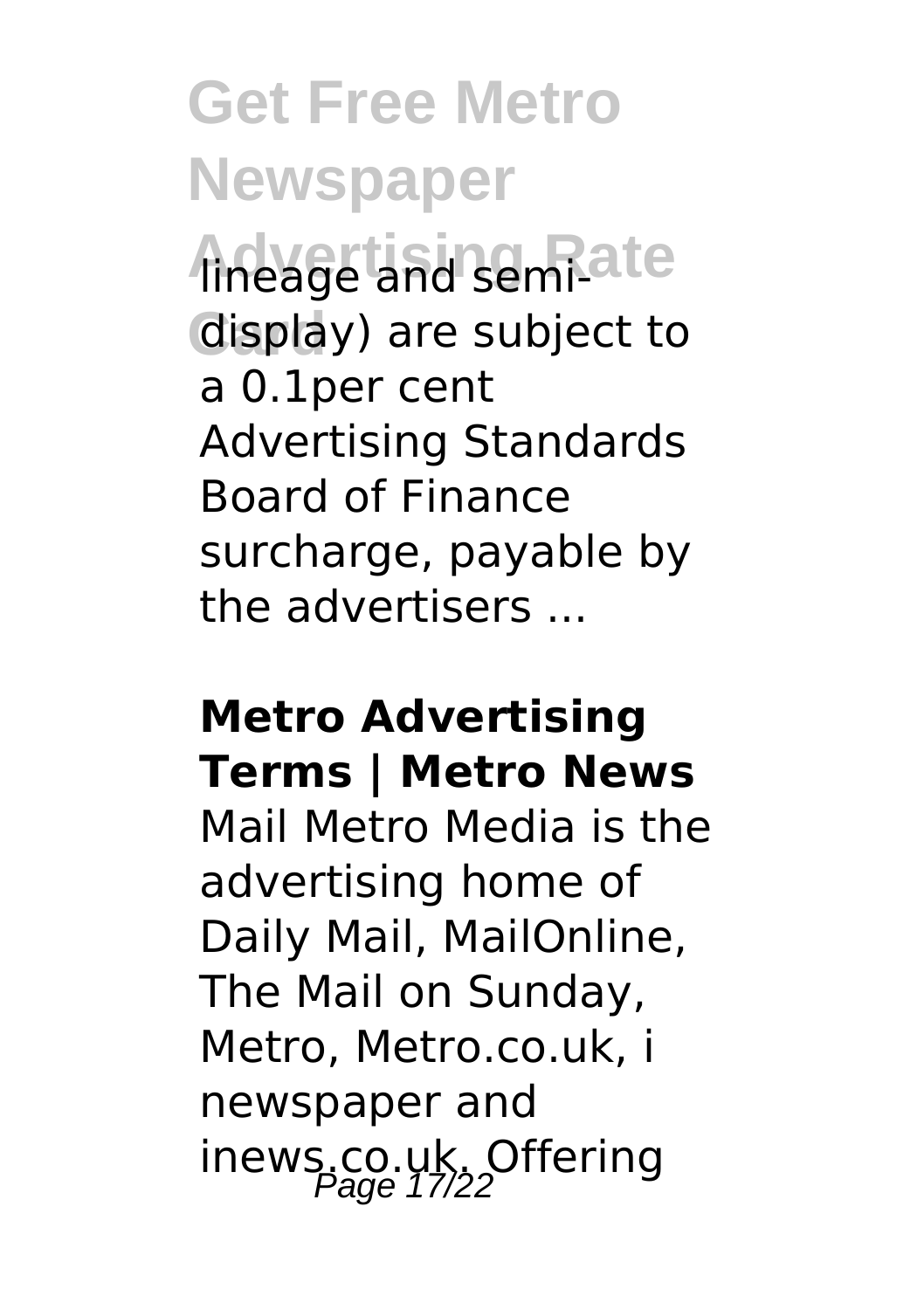**Get Free Metro Newspaper Advertising Rate Card** advertising solutions across our newspapers, magazines and websites.

#### **Home - Mail Metro Media**

Get the latest New York City news, entertainment, sports, reviews, and much more local information that is important to you, all in one place on am New York.

Page 18/22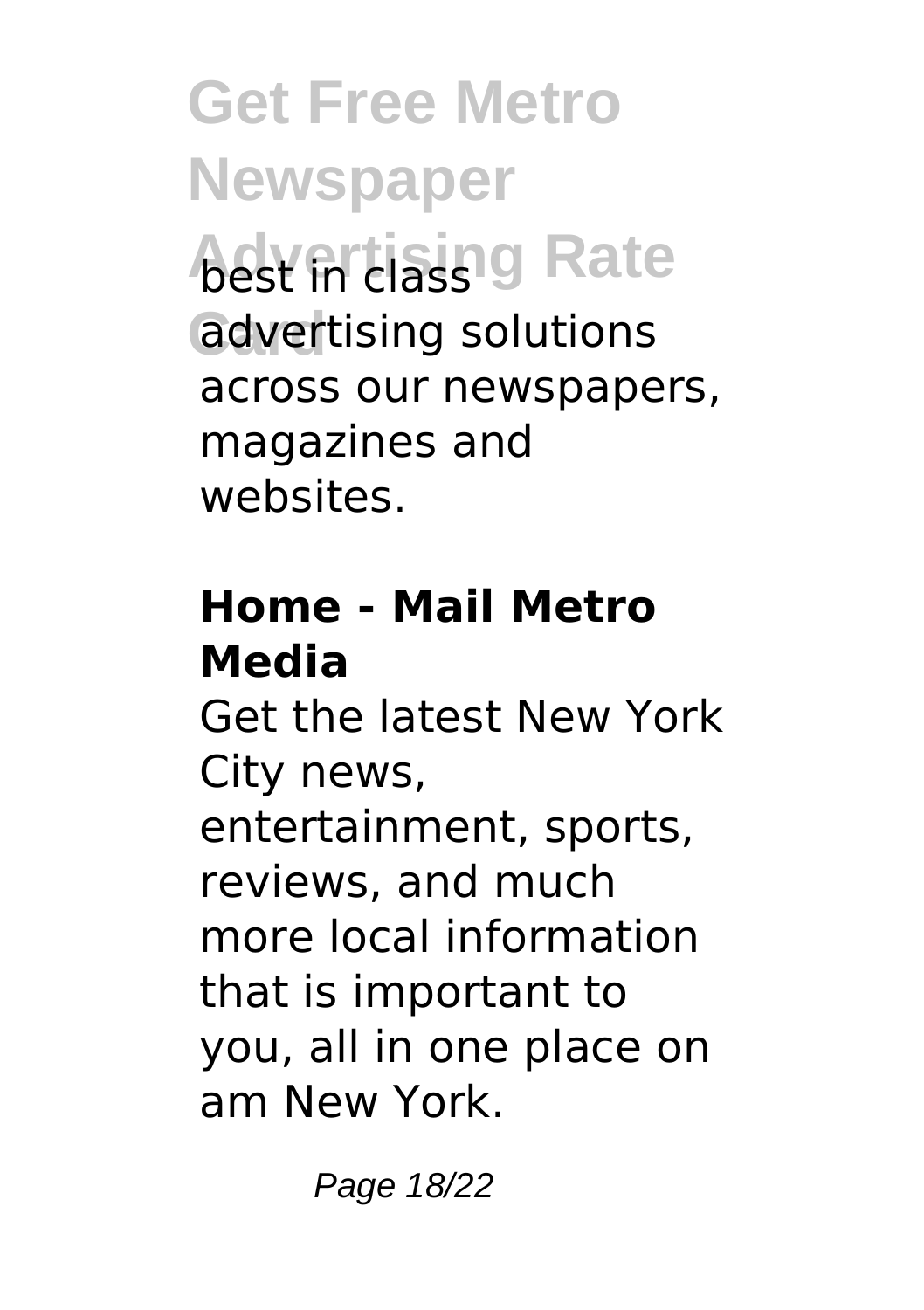**Get Free Metro Newspaper Advertising Rate AM New York Metro Card - New York City News: Latest Headlines ...** MailOnline TMOS Event TIM Metro Weekend Daily Mail You HOW TO BOOK To book a display ad or for more details contact the sales team on 020 7651 5260 or email dis playadvertising@metro .co.uk. If you would like Classified rates for property, jobs, courses, travel etc. Please call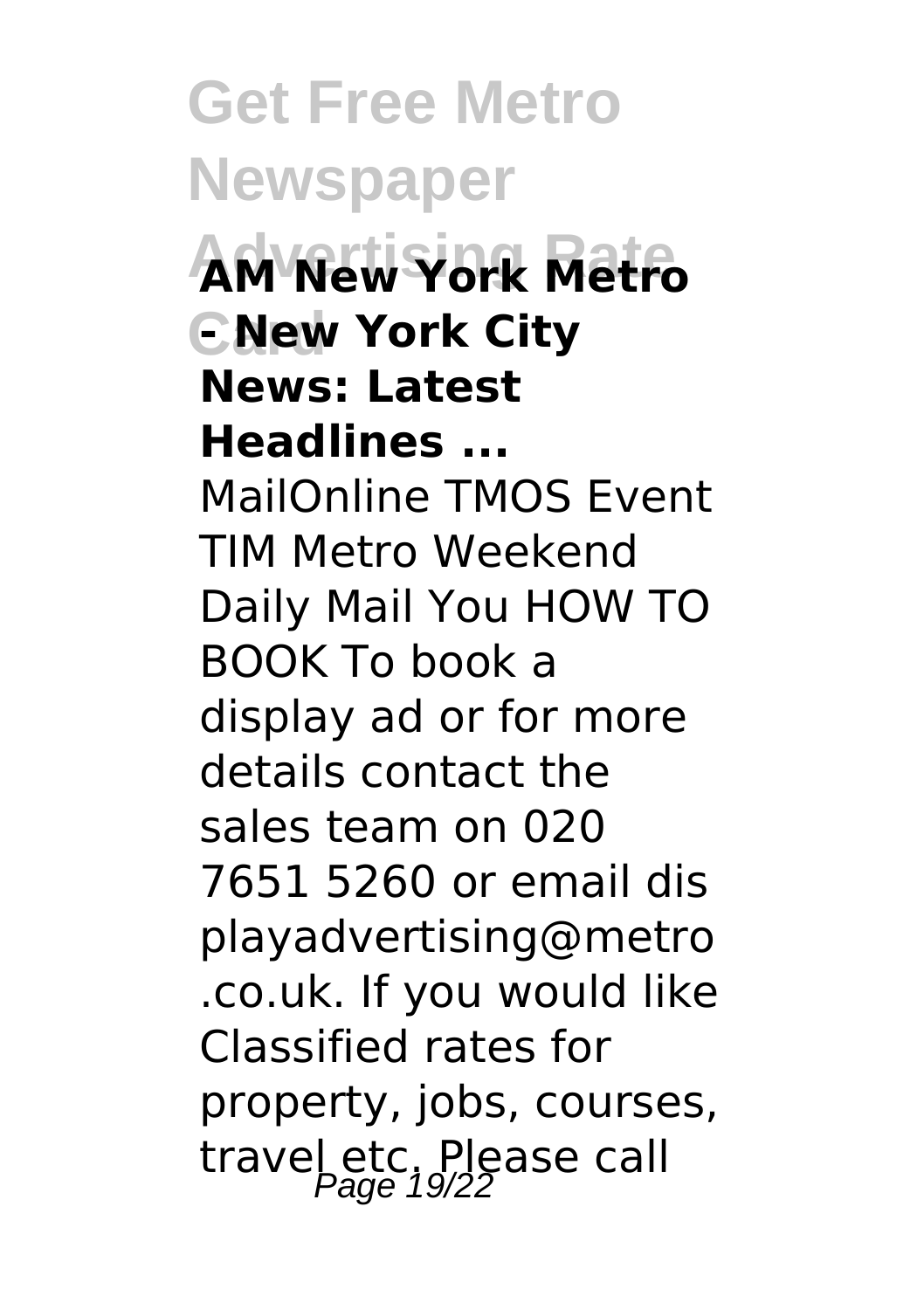### **Get Free Metro Newspaper Advertising Rate** 0207 938 7751 RATES **Card** National colour / mono £192.50 / £153.20 per scc

#### **RATECAR**

Advertising in the Metrorail system provides an opportunity to target business executives, federal employees, students, and tourists. Advertising displays are available on the sides, backs, and interiors of Metrobuses.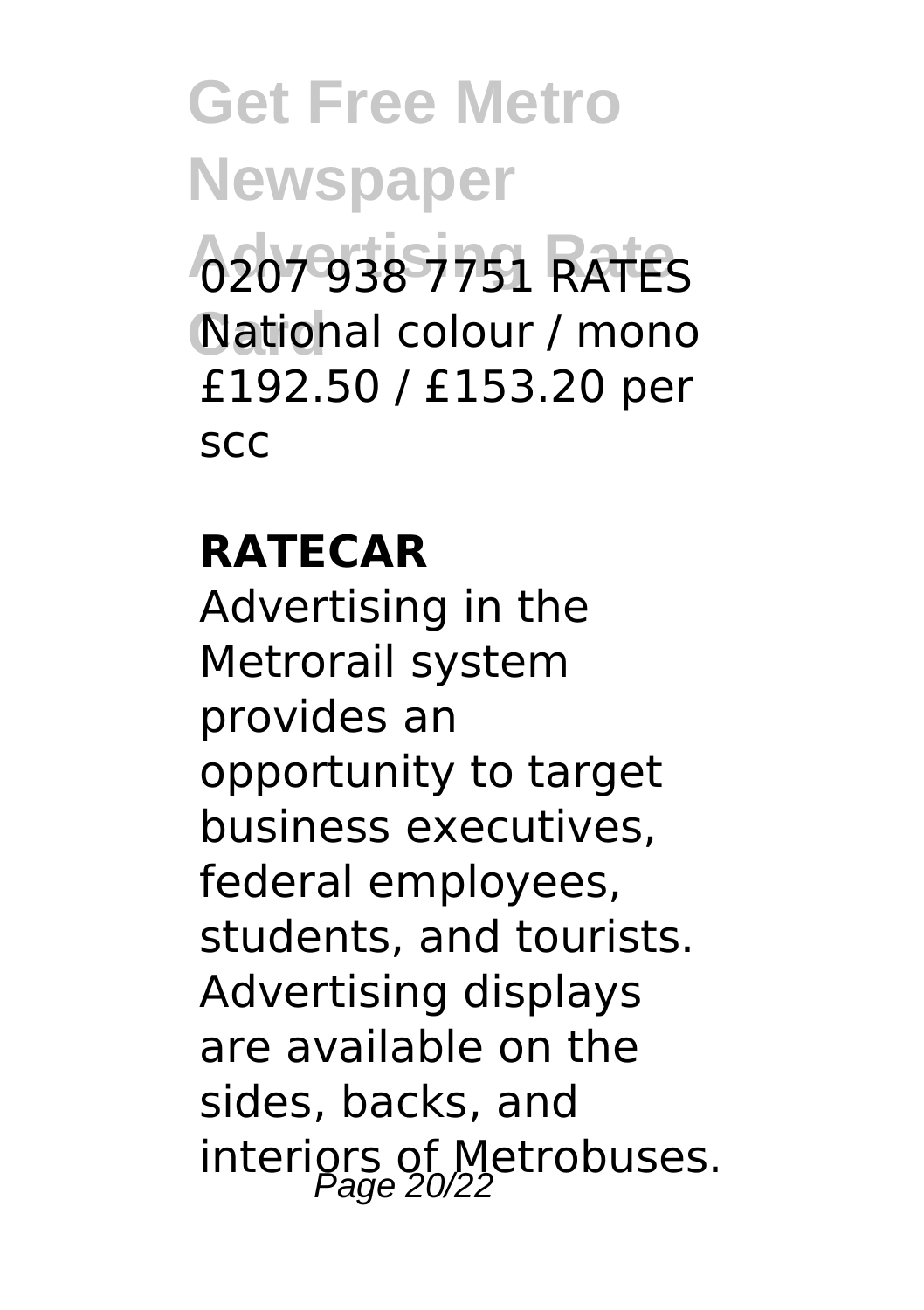**Get Free Metro Newspaper Anthe Metrorail Rate** system, backlighted advertising displays and two-sheet poster displays are available in Metro stations.

#### **Advertising Opportunities | WMATA**

Latest news, sport, business and showbiz from Metro, Britain's most read newspaper

### **Metro Newspaper UK - Metro**<br>Page 21/22